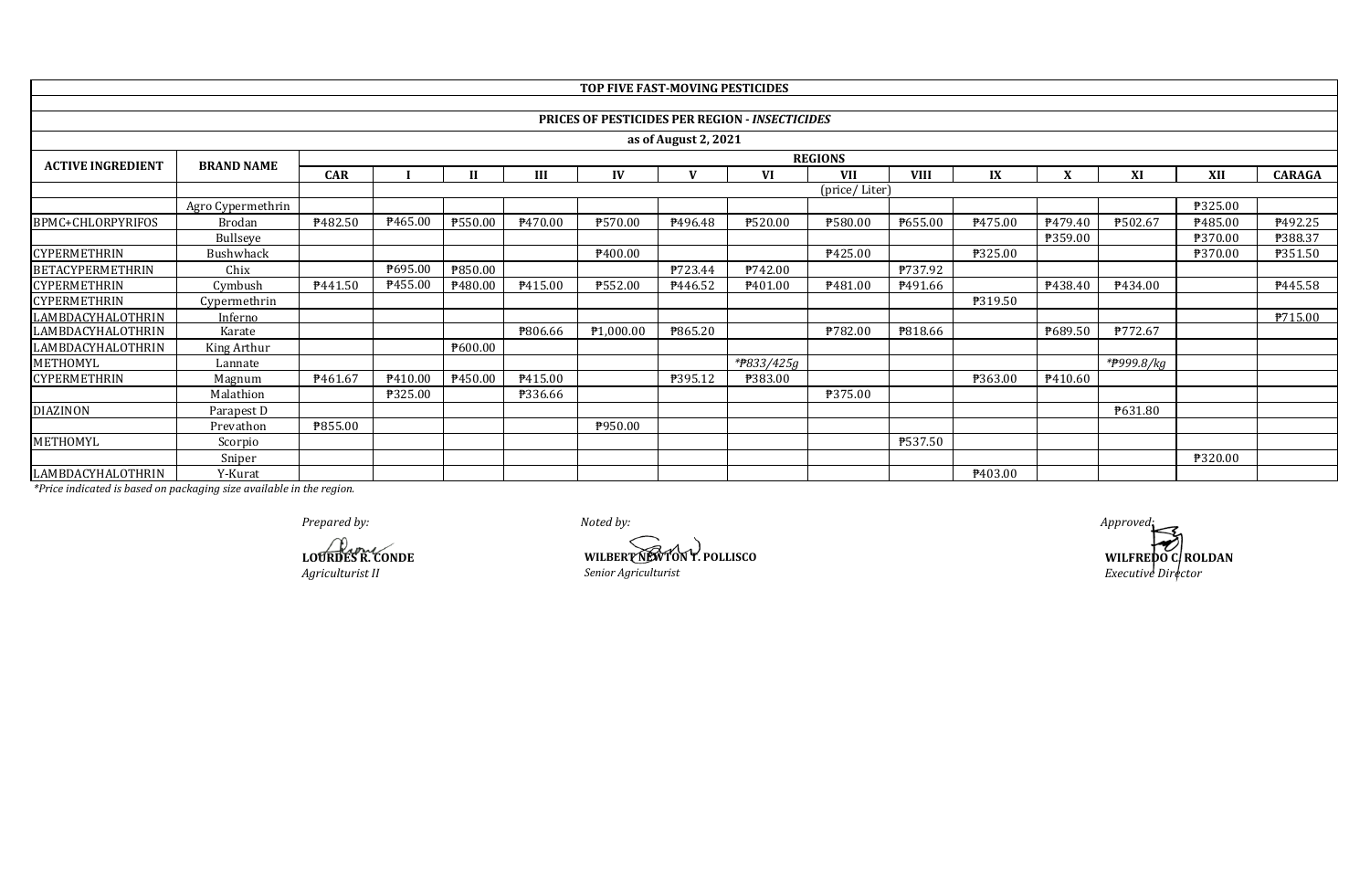|                          |                      |                |                |              |           |                       |                      | <b>PRICES OF PESTICIDES PER REGION - HERBICIDES</b> |                        |             |               |         |                     |             |                |
|--------------------------|----------------------|----------------|----------------|--------------|-----------|-----------------------|----------------------|-----------------------------------------------------|------------------------|-------------|---------------|---------|---------------------|-------------|----------------|
|                          |                      |                |                |              |           |                       | as of August 2, 2021 |                                                     |                        |             |               |         |                     |             |                |
|                          |                      | <b>REGIONS</b> |                |              |           |                       |                      |                                                     |                        |             |               |         |                     |             |                |
| <b>ACTIVE INGREDIENT</b> | <b>BRAND NAME</b>    | <b>CAR</b>     |                | $\mathbf{I}$ | Ш         | IV                    | V                    | VI                                                  | <b>VII</b>             | <b>VIII</b> | IX            | X       | XI                  | <b>XII</b>  | <b>CARAGA</b>  |
|                          |                      |                |                |              |           |                       |                      |                                                     | $(\text{price/Liter})$ |             |               |         |                     |             |                |
| 2,4-D IBE                | 2-4D Ester           |                | ₱310.00        |              |           | ₱370.00               | ₱352.43              |                                                     | ₱345.00                | ₱398.75     |               |         | ₱309.50             |             | ₱280.00        |
| BUTACHLOR+PROPANIL       | Advance              |                |                |              |           |                       |                      | ₱627.00                                             |                        |             |               |         | P619.25             |             |                |
|                          | Agro Bonds           |                |                |              |           |                       |                      |                                                     |                        |             |               |         |                     | P480.00     |                |
|                          | Clear-out            | P347.72        | ₱345.00        | ₱380.00      |           |                       |                      |                                                     |                        |             |               |         | P337.17             | *#1,000/gal |                |
| <b>GLYPHOSATE IPA</b>    | <b>Ground Plus</b>   |                |                |              |           |                       |                      |                                                     |                        |             | *#933/gal     | ₱296.00 | P297.67             | *#980/gal   |                |
| 2,4-D AMINE              | Hedonal              |                |                |              |           |                       | P414.87              |                                                     |                        |             |               |         |                     |             |                |
| BUTACHLOR+PROPANIL       | Hero                 |                |                |              |           |                       |                      |                                                     |                        | P632.33     |               |         |                     |             |                |
|                          | Machete              | P603.12        | ₱629.00        | ₱650.00      | ₱557.50   | ₱750.00               | P661.78              |                                                     | P712.50                | ₱673.00     |               |         |                     |             | P661.00        |
| <b>GLYPHOSATE IPA</b>    | Mower                |                |                |              |           |                       |                      | P415.00                                             | P460.00                |             |               |         |                     |             |                |
| <b>BISPYRIBAC SODIUM</b> | Nominee              |                |                |              |           | P <sub>1,650.00</sub> |                      |                                                     |                        | ₱1,063.33   |               |         |                     |             |                |
| PYRIBENZOXIM             | Pyanchor             |                |                |              | P1,233.33 |                       |                      | *#870/500ml                                         |                        |             |               |         |                     |             |                |
|                          | <b>Pyanchor Plus</b> |                |                |              |           |                       |                      |                                                     |                        |             |               |         |                     |             |                |
| PYRIBENZOXIM+CYHALO      | Pyanchor Ultra       |                |                |              |           |                       | P1,445.75            |                                                     |                        | P1,461.22   |               |         |                     |             |                |
|                          | Roque                |                |                |              |           |                       |                      |                                                     |                        |             |               | ₱583.00 |                     |             | ₱595.00        |
| <b>GLYPHOSATE IPA</b>    | Round up             | P411.41        | P416.66        |              | P433.33   | ₱420.00               |                      |                                                     | P470.00                |             | $*P1,425/gal$ | ₱409.20 | P <sub>430.50</sub> | *#1,390/gal | <b>₱476.75</b> |
|                          | Save Time            | P340.00        | <b>P345.00</b> | ₱350.00      |           |                       |                      |                                                     |                        |             |               |         |                     |             |                |
|                          | Sharp Shooter        |                |                |              | ₱430.00   |                       |                      |                                                     |                        |             | ₱380.00       |         |                     |             | ₱376.00        |
| <b>PRETILACHLOR</b>      | Sofit 300 EC         |                |                |              | P912.50   | ₱980.00               | P956.80              | P938.00                                             | <b>\980.00</b>         |             |               |         |                     |             |                |
| <b>GLYPHOSATE IPA</b>    | Spitfire             | <b>P345.00</b> |                | ₱350.00      |           |                       |                      |                                                     |                        |             |               |         |                     |             |                |
|                          | Square Off 480 SL    |                |                |              |           |                       |                      |                                                     |                        |             |               |         |                     | P980.00     |                |
| <b>GLYPHOSATE IPA</b>    | Todo Max             |                |                |              |           |                       |                      |                                                     |                        |             | *#868/gal     | ₱295.00 |                     |             |                |
| <b>GLYPHOSATE IPA</b>    | Triple 8             |                |                | ₱350.000     |           |                       |                      |                                                     |                        |             | P298.50       | P359.60 |                     |             |                |

*Prepared by:*<br> *Approved:*<br> *Prepared by:***<br>
<b>COURDES R. CONDE**<br> **WILERED: WILERED:** *WILERER NEWTON T. POLLISCO* **LOURDES R. CONDE WILBERT NEWTON T. POLLISCO**

**WILFREDO C. ROLDAN** *Agriculturist II Senior Agriculturist Executive Director*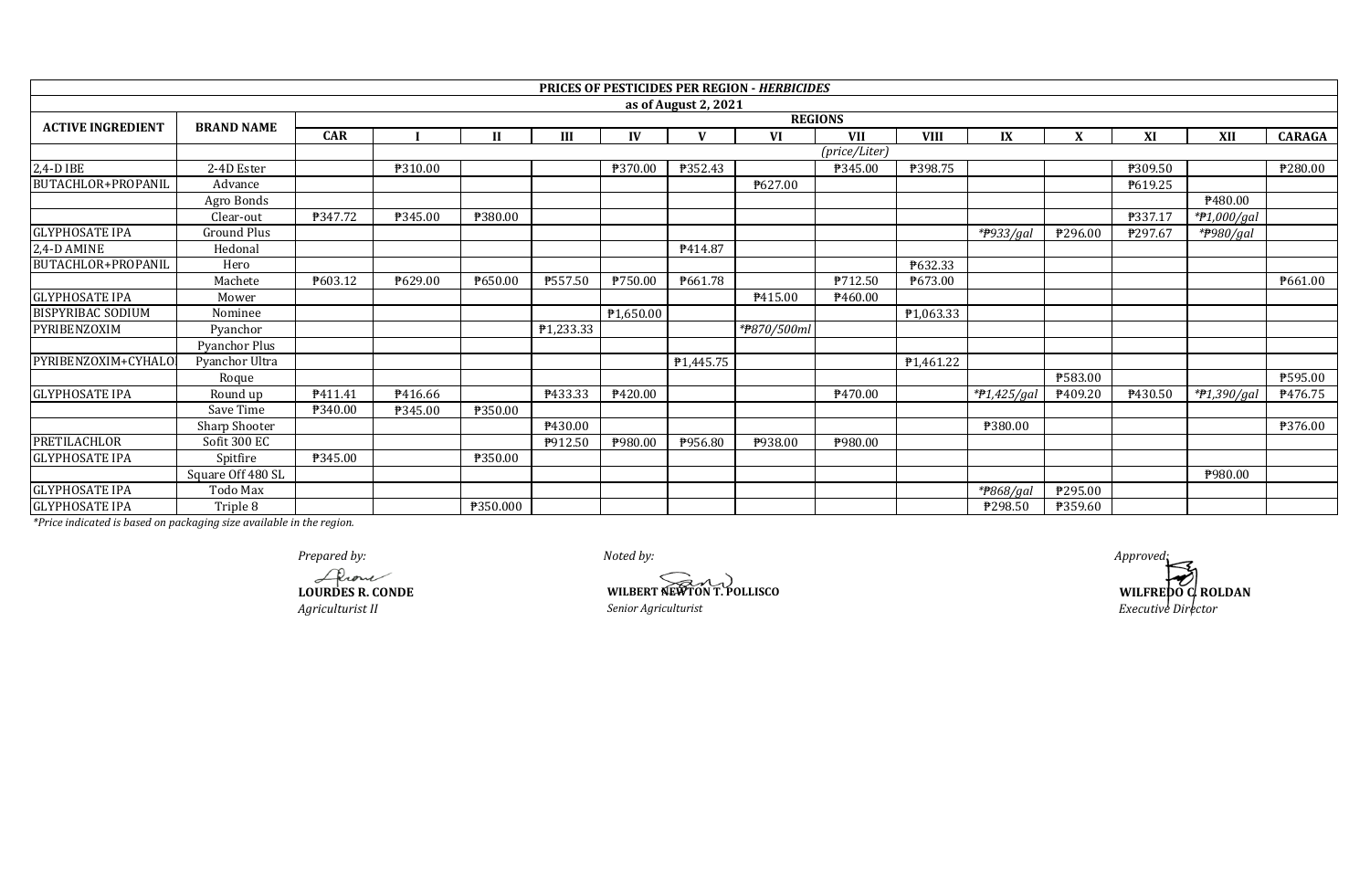|                          |                   |             |                                |             |             |                        | <b>PRICES OF PESTICIDE PER REGION - FUNGICIDES</b> |         |                       |             |                          |         |           |                      |                        |  |
|--------------------------|-------------------|-------------|--------------------------------|-------------|-------------|------------------------|----------------------------------------------------|---------|-----------------------|-------------|--------------------------|---------|-----------|----------------------|------------------------|--|
|                          |                   |             |                                |             |             |                        | as of August 2, 2021                               |         |                       |             |                          |         |           |                      |                        |  |
| <b>ACTIVE INGREDIENT</b> | <b>BRAND NAME</b> |             | <b>REGIONS</b>                 |             |             |                        |                                                    |         |                       |             |                          |         |           |                      |                        |  |
|                          |                   | <b>CAR</b>  |                                | Ш           | III         | IV                     |                                                    | VI      | <b>VII</b>            | <b>VIII</b> | IX                       |         | XI        | XII                  | <b>CARAGA</b>          |  |
|                          |                   |             |                                |             |             |                        |                                                    |         | (price/kg.)           |             |                          |         |           |                      |                        |  |
|                          | Antracole         |             |                                |             |             |                        |                                                    | P750.00 | ₱670.00               |             |                          | P495.00 |           | ₱630.00              | ₱666.50                |  |
| THIOPHANATE METHYL       | Armor             |             |                                |             |             |                        |                                                    |         |                       |             |                          |         |           |                      |                        |  |
| DIFENOCONAZOLE+PROPI     | Armure            | *#710/250ml |                                | *#780/250ml | *#676/250ml |                        | *#669.93/250 ml                                    |         |                       |             | *P746/250ml *P625/250 ml |         |           |                      |                        |  |
| <b>BENOMYL</b>           | Benomax           |             |                                | *#180/100g  |             |                        |                                                    |         |                       |             |                          |         |           |                      |                        |  |
| CHLOROTHALONIL           | Daconil           |             |                                |             |             |                        |                                                    |         |                       |             |                          |         | P1,029.67 | * <del>P</del> 895/L |                        |  |
| <b>MANCOZEB</b>          | Dithane           | P638.47     |                                | ₱650.00     | ₱550.00     | P650.00                | <b>P588.72</b>                                     |         | *#253/250g *#248/pack |             | ₱485.00                  | ₱555.25 | P564.33   | ₱560.00              | <b>₱532.75</b>         |  |
| THIOPHANATE METHYL       | Fungitox          |             |                                |             |             |                        |                                                    |         |                       |             |                          |         | P568.00   |                      | ₱565.75                |  |
| <b>BENOMYL/MANCOZEB</b>  | Fungufree         |             |                                |             | P450.00     |                        | P394.00                                            |         |                       |             |                          |         |           |                      |                        |  |
| <b>COPPER HYDROXIDE</b>  | Funguran          |             | ₱650.00                        | P695.00     |             |                        | ₱709.00                                            |         |                       | ₱675.00     |                          | P662.50 |           |                      |                        |  |
| <b>COPPER HYDROXIDE</b>  | Funguran OH       | P719.60     |                                |             | P655.00     | P970.00                |                                                    | ₱672.00 |                       | P665.00     |                          |         |           |                      |                        |  |
| <b>MANCOZEB</b>          | Ganazeb           |             |                                |             |             |                        |                                                    |         |                       |             |                          |         |           |                      | P495.00                |  |
| <b>COPPER HYDROXIDE</b>  | Kocide            |             |                                | ₱1,050.00   |             | P1,150.00              |                                                    |         |                       | ₱970.00     | P965.00                  | P945.00 |           |                      | P <sub>1</sub> ,017.12 |  |
|                          | Manager           | P616.50     |                                |             |             |                        |                                                    | ₱500.00 |                       |             |                          |         |           |                      |                        |  |
| MANCOZEB                 | Mancozeb          |             |                                |             | P375.00     |                        |                                                    |         |                       |             | ₱384.00                  |         |           |                      |                        |  |
| MANCOZEB                 | Manzate           |             |                                |             |             |                        | P473.88                                            |         | $*$ #151/pack         |             | ₱398.00                  | ₹452.00 | P455.75   |                      |                        |  |
| DIFENOCONAZOLE           | Montana           |             | $\sqrt{\frac{49}{9}}$ 50/500ml |             |             |                        |                                                    |         |                       |             |                          |         |           |                      |                        |  |
| TEBUCONAZOLE+TRIFLOX     | Nativo            |             |                                |             |             |                        |                                                    |         |                       | ₱700.00     |                          |         |           |                      |                        |  |
| <b>CUPROUS OXIDE</b>     | Nordox            |             |                                |             |             | P <sub>1</sub> ,550.00 |                                                    |         |                       | ₱1,850.00   |                          |         |           |                      |                        |  |
| MANCOZEB                 | Redeem            |             |                                |             |             |                        |                                                    |         |                       |             |                          |         |           |                      |                        |  |
| DIFENOCONAZOLE           | Score             |             | *#770/250ml                    |             |             |                        |                                                    |         |                       |             |                          |         |           | *P660/250ml          |                        |  |
|                          | Tango             |             |                                |             |             | P1,750.00              |                                                    |         |                       |             |                          |         |           |                      |                        |  |
| THIOPHANATE METHYL       | Topsin            |             |                                |             |             |                        |                                                    | ₱300.00 |                       |             |                          |         | P1,044.25 |                      |                        |  |
| MANCOZEB                 | Torogi Blue       | P607.16     |                                |             |             |                        |                                                    |         |                       |             |                          |         |           |                      |                        |  |
| <b>MANCOZEB</b>          | Wallop            |             |                                |             |             |                        |                                                    |         |                       |             |                          |         |           | ₱380.00              |                        |  |

**LOURDES R. CONDE**<br> **LOURDES R. CONDE**<br> *Agriculturist II* Senior Agriculturist Senior Agriculturist

*Prepared by: Noted by: Approved:*  $\widehat{\mathcal{R}}$ N)

**WILFREDO C. ROLDAN** *Agriculturist II Senior Agriculturist Executive Director*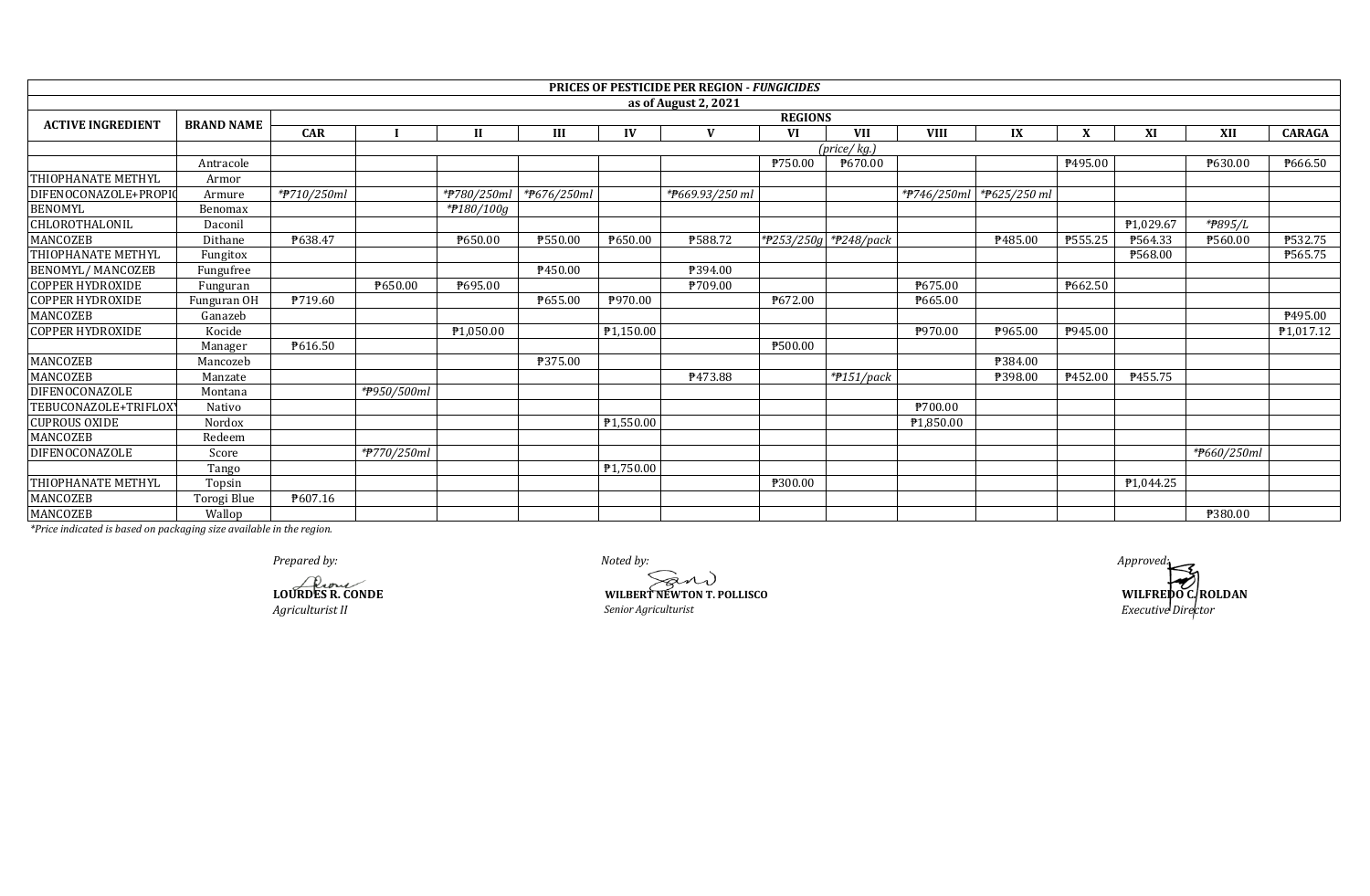|                                                              |                   |              |                       |                  |                |             | <b>PRICES OF PESTICIDE PER REGION - MOLLUSCICIDES</b> |             |                              |                            |                |              |             |            |                          |
|--------------------------------------------------------------|-------------------|--------------|-----------------------|------------------|----------------|-------------|-------------------------------------------------------|-------------|------------------------------|----------------------------|----------------|--------------|-------------|------------|--------------------------|
|                                                              |                   |              |                       |                  |                |             | as of August 2, 2021                                  |             |                              |                            |                |              |             |            |                          |
| <b>ACTIVE INGREDIENTS</b>                                    | <b>BRAND NAME</b> | CAR          |                       | П                | Ш              | IV          | V                                                     | <b>VI</b>   | <b>REGIONS</b><br><b>VII</b> | <b>VIII</b>                | IX             | X            | XI          | XII        | <b>CARAGA</b>            |
|                                                              |                   |              |                       |                  |                |             |                                                       |             | (price/kg.)                  |                            |                |              |             |            |                          |
| NICLOSAMIDE & NICLOSAMIDE<br>ETHANOLAMINE SALT               | Bayluscide        |              | * <del>P</del> 85/35g | *#1,240/L        | $*P1,081/L$    | *#1,230/L   | *#1,100.45/L                                          |             |                              |                            | *#1,058.33/L   | $*P1,105/L$  | *#1015.20/L | *#550.00/L | $*P1,147.5/L$            |
| METALDEHYDE                                                  | Bayonet           | P286.44      |                       |                  | P290.00        | ₱300.00     | P290.43                                               | P271.00     | ₱300.00                      | ₱299.58                    | ₱257.50        | P294.33      |             | ₱280.00    |                          |
|                                                              | Cimarron          |              |                       |                  |                |             |                                                       | P908.00     |                              | *P874.16/350g              |                |              |             |            |                          |
| NICLOSAMIDE & NICLOSAMIDE<br><b>ETHANOLAMINE SALT</b>        | Hit               | *P88.5/35g   | * <del>P</del> 95/35g | ₱880.00          | <b>P805.00</b> | *P900/350g  | *P894.1/350g                                          |             |                              |                            |                |              |             |            |                          |
| NICLOSAMIDE ETHANOLAMINE SALT                                | Laser             |              |                       | P850.00          |                |             |                                                       |             |                              |                            |                |              |             |            |                          |
| NICLOSAMIDE ETHANOLAMINE SALT                                | Maskada           |              |                       |                  |                |             |                                                       |             |                              |                            |                |              |             |            | P941.50                  |
|                                                              | Maso              |              |                       |                  |                |             |                                                       | *P943/box** |                              |                            |                |              |             |            |                          |
| METALDEHYDE, NICLOSAMIDE, &<br>NICLOSAMIDE ETHANOLAMINE SALT | Moluxide          |              |                       |                  |                |             |                                                       |             |                              |                            |                |              | P848.33     |            |                          |
| NICLOSAMIDE ETHANOLAMINE SALT                                | Niclomax          |              |                       |                  |                | *#830/L     | *#847.67/350g                                         |             |                              |                            |                |              |             |            |                          |
|                                                              | Niclos M          |              |                       |                  |                |             |                                                       |             | *#109.5/35g                  |                            |                |              |             |            |                          |
|                                                              | Padan             |              |                       |                  |                |             |                                                       |             |                              |                            |                |              | $*P1,115/L$ |            |                          |
| NICLOSAMIDE & NICLOSAMIDE<br>ETHANOLAMINE SALT               | Parakuhol         |              |                       |                  |                |             |                                                       |             |                              |                            | *#725/350g     | *#951.0/L    | *#735/L     | * $70/35q$ | $*$ $P712.5$ /box        |
| NICLOSAMIDE ETHANOLAMINE SALT                                | Primalex          |              |                       |                  |                |             |                                                       |             | *#108/35g                    | P843.33                    |                |              |             |            | *#890/350g               |
| NICLOSAMIDE ETHANOLAMINE SALT                                | Shatter           |              |                       |                  |                |             |                                                       |             |                              | *P120.5/35g *P1,004.55/box |                |              |             |            |                          |
|                                                              | Snailmate         |              |                       |                  |                | *P850/350 g |                                                       |             |                              |                            |                |              |             |            |                          |
| METALDEHYDE, NICLOSAMIDE, &<br>NICLOSAMIDE ETHANOLAMINE SALT | Snailkill         | ₱240.00      | P245.00               |                  |                |             |                                                       |             |                              |                            | P249.33        |              |             |            |                          |
|                                                              | Speed             |              |                       |                  |                |             |                                                       |             |                              |                            |                |              |             |            |                          |
| NICLOSAMIDE ETHANOLAMINE SALT                                | Surekill          | * $f103/35g$ | *#107.5/35g           | * $P1,020/b$ ox* | *#990/350g     |             | $*P1,053.6/350g$                                      | *#968/box** | *#130/35g                    | *#1,152.5/box              |                | *#1067.5/box | P981.60     |            | *P950/350g *P1,071.8/box |
| NICLOSAMIDE ETHANOLAMINE SALT                                | Tagluscide        |              |                       | *P800/350g*      |                |             |                                                       |             |                              |                            | *#872.5/350g** |              |             |            |                          |
| METALDEHYDE                                                  | Thump             |              |                       |                  | P250.00        |             |                                                       | ₱225.00     |                              |                            |                | ₱259.00      |             | ₱285.00    |                          |

\*Price indicated is based on packaging size available in the region.<br>\*\*10 sachets/box of 35g

Prepared by:

LOURDES R. CONDE Agriculturist II

Noted by:

WILBERT NEWTON T. POLLISCO Senior Agriculturist